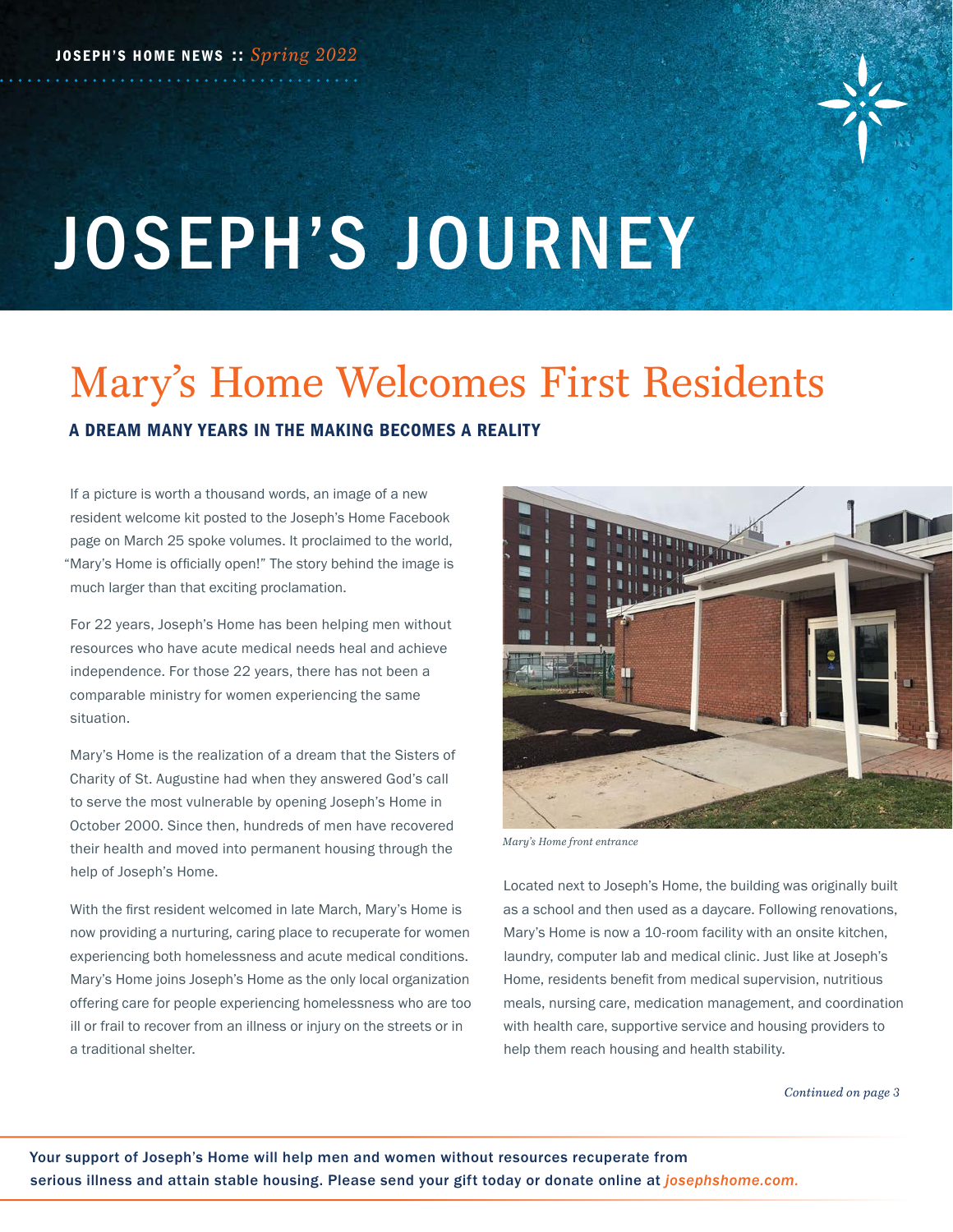# Drawing Inspiration from March Madness

## A MESSAGE FROM THE EXECUTIVE DIRECTOR



I don't know about you, but sports have always been a wonderful escape for me from the day-to-day stress of life and from all of the difficulties of the larger world. I happen to be writing this during the NCAA college basketball championship tournament known as March Madness. Given the horrors of the war in Ukraine, the continuing challenges of the pandemic and the dangerous weather in parts of the United States, March Madness could not have come at a better time. This year, the games have been particularly

exciting, and I have found myself drawn to the underdog of the tournament, Saint Peter's University, a small Jesuit university in Jersey City, New Jersey.

After enjoying another stunning victory for the Saint Peter's Peacocks team, I decided to find out more about the school online. I stumbled upon information about the university's Ignatian roots. My husband is a Cleveland St. Ignatius High School alumnus, so I am familiar with some of the traditions. However, I read about Cura Personalis and instantly felt a connection. Cura Personalis roughly translates as "care for the entire person." This is a hallmark of Ignatian spirituality, and it serves as the basis for the type of education provided at Saint Peter's.

To me, Cura Personalis perfectly summarizes what the Sisters of Charity of St. Augustine (CSAs) have instilled in each of their ministries and certainly at Joseph's Home (and now Mary's Home): Individualized attention to the needs of each unique and special person; respect and care for the whole person, not just one aspect or one need; and, recognition that health and health care do not start or stop at the front door of a doctor's office. In their profound wisdom and love for all persons, the Sisters of Charity of St. Augustine understand that long-held values can result in innovative care.

> Today, all over the country, providers, insurers, public agencies and researchers are collaborating to find effective, holistic approaches to help individuals experiencing complex health and social needs. Joseph's Home and Mary's Home are part of this effort, working with hospitals, managed care organizations and many others to pilot, evaluate and advance the care we provide. While it is indeed complex, the goals are straightforward—help people living with multiple chronic physical and behavioral health conditions and facing many other barriers to attain safe, stable housing, better health and greater well-being. For Joseph's Home and Mary's Home, the foundation for our care begins with the values of the CSAs.

> > I hope you enjoy reading about the opening of Mary's Home, the generosity of our donors and the inspiring outcomes for Joseph Home residents in 2021. I also wish you a wonderful spring and hope you had a blessed Easter!

*Yours in mission,*

Beth Grahan

**BETH GRAHAM,** *Executive Director*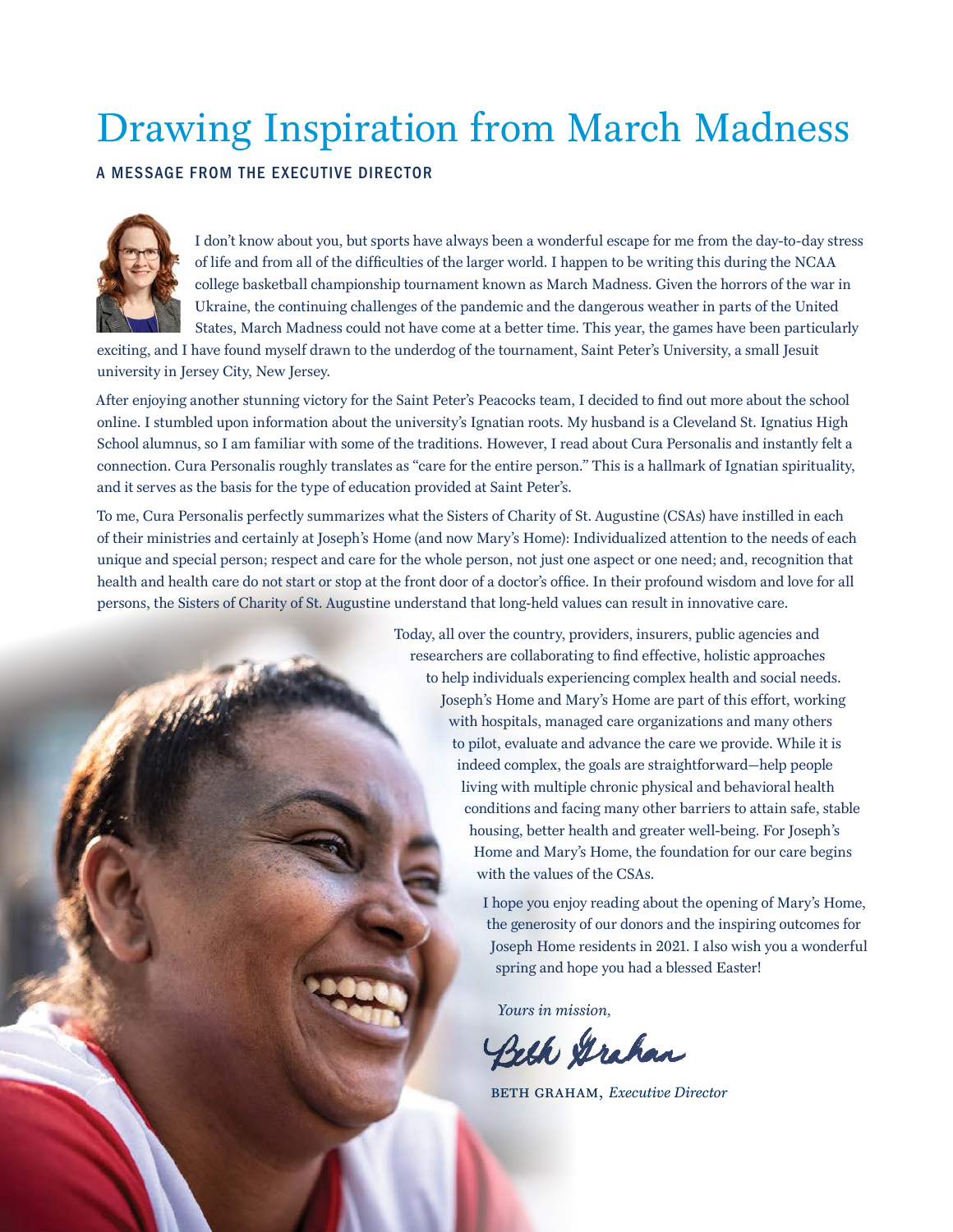

*Mary's Home blessing on November 3* — *Father Isidore Munishi and Anthony Searcy, board chair*

#### MARY'S HOME Cont. from page 1

"The importance of opening Mary's Home cannot be overstated," said Anthony Searcy, chair of the Joseph's Home Board of Directors. "What we have been doing for men for many years, we can now do for women and fulfill a need that has not been addressed in this area. Mary's Home truly rounds out the mission of Joseph's Home."



*Each new resident receives a welcome kit with sheets, towels and other essentials*

Hired in November, Angela Butts is a social worker at Mary's Home and its first full-time employee. As the home's social worker, Angela works with residents to fill out their intake paperwork, ensure they understand policies, ensure they have clothing and transportation to and from medical appointments, acts as an advocate for them, and more.

She will also oversee bringing programs to Mary's Home that have been successful

at Joseph's Home, such as music and art therapy, and group sessions on a range of topics from budgeting to healthy relationships to mental wellness. Plus, she would like to offer self-esteem classes, services of a beautician and gentle exercise, such as chair yoga.

"It was so exciting to welcome our first resident in March. There is tremendous potential at Mary's Home to help women get healthy and back on their feet, to have an apartment of their own because health is finally not an issue. I cannot express how happy I am to be the social worker here. It's such a joy to be able to help women with health concerns." — *Angela Butts, Mary's Home social worker*

Angela said she expects that once Mary's Home is fully staffed, it won't take more than a month to fill all 10 beds as the word gets out. "I think our referral partners might even be more excited than I am because they've needed something like Mary's Home for many years," she added.  $\rightarrow$ 

## Thank You Mary's Home Capital Campaign Contributors and Committee

Special thanks to everyone who contributed to the Mary's Home Capital Campaign. With your generous support, the campaign raised more than \$1.5 million, exceeding its goal of \$1.3 million. Without your support, the vision to make Mary's Home a reality could not have been possible. Today, women experiencing homelessness who need medical respite care have a safe, secure place to heal and achieve independence.

"We are deeply grateful to the entire capital campaign committee, including Jeanne Colleran Weaver, committee chair, and Sister Joan Gallagher, CSA, honorary chair. Thanks to the committee's hard work as well as the work of our board of directors. we were able to tell the story of Mary's Home and inspire donors to generously contribute the needed funds to expand our ministry," said Beth Graham, Joseph's Home executive director.

## Mary's Home Capital Campaign Committee

Jeanne Colleran Weaver, Chair Sr. Joan Gallagher, CSA, Honorary Co-Chair Kristine Adams, MSN, CNP William M. Denihan Mary Denihan Lorraine Dodero Richard C. Gallagher Natoya Walker Minor Lisa Zimmerman, PMP

*The list of donors starts on page 5.*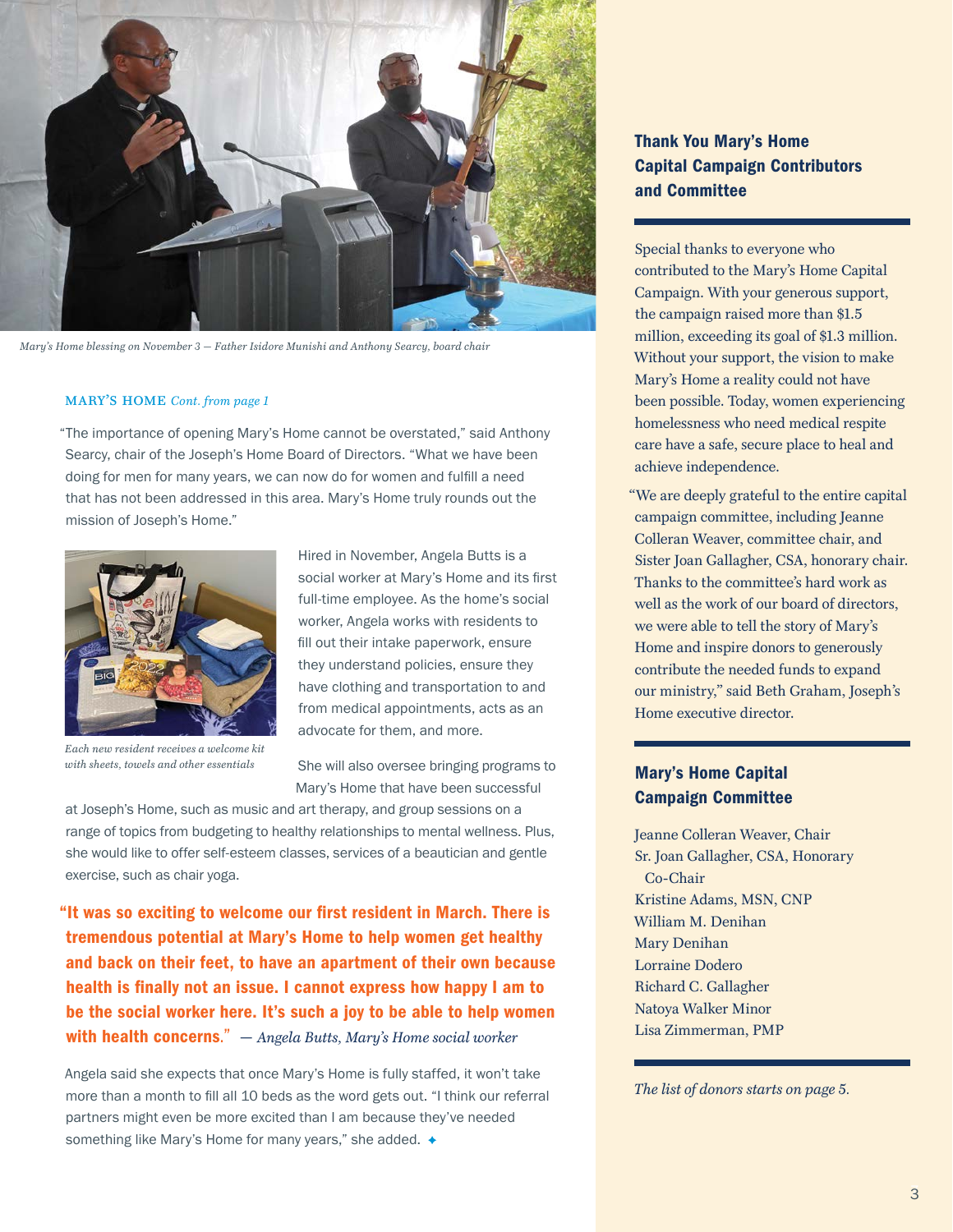# MedWish Gives Mary's Home the Gift of Good Night's Sleep *A furnished room in Mary's Home*





For the women of Mary's Home, a generous furniture donation from MedWish International will provide a good night's sleep.

This year, "supply chain issues" became an everyday phrase. When contacting medical furniture suppliers in preparation for the opening

*Dan Mesh from MedWish*

of Mary's Home, staff encountered similar challenges of increased prices and delayed delivery.

A generous donation from MedWish International helped fully furnish the 10-private residence rooms in Mary's Home with medical beds, mattresses and mattress covers, and nightstands—saving more than \$20,000.

MedWish International is a Cleveland-based nonprofit organization that works with health care facilities to repurpose useable medical surplus and make available to low-resource communities locally and around the world. In 2021, MedWish provided medical supplies to nearly 2 million people in 26 countries, and currently is supporting response efforts to the crisis in Ukraine.

## THE PARTNERSHIP WITH MARY'S HOME IS THE LARGEST DONATION THAT MEDWISH HAS MADE TO A LOCAL ORGANIZATION.

"As a medical respite provider, people often come to us after surgery or hospitalization for an acute illness," said Beth Graham, Joseph's Home executive director. "At Joseph's Home and now Mary's Home, we provide medical beds in all our

rooms to support residents who need to elevate their beds while recuperating. We are so grateful to MedWish for this generous in-kind donation."

Each year, MedWish partners with over 100 local hospitals, clinics and private practices to collect medical supplies and equipment that are no longer needed. In addition, they accept in-kind donations from individuals who have clean, gently used equipment such as wheelchairs and walkers; along with unused, non-expired hygiene and wound care supplies and personal protective equipment.

Mary's Home worked with Dan Mesh, MedWish local & domestic programs coordinator, to arrange the donation. Dan was already familiar with the organization from his past career as an educator; he taught a high school servicing learning class that introduced students to Joseph's Home.

"In 2021, MedWish was happy to provide equipment and supplies for nearly 50,000 people in our local community—all free of charge thanks to grants from places like the Cleveland Foundation and the Cleveland Clinic. This totaled nearly 100,000 pounds of equipment and supplies that met some very real medical needs instead of ending up in a landfill," said Dan.

Dan said that it is an honor to support organizations like Joseph's Home that are on the front line in "our continuing battle against poverty and health care inequality in this country." He added, "As a teacher, I was grateful for the internship opportunities that Joseph's Home provided for my students, so I am especially pleased to be working with Mary's Home in my new role at MedWish. Of course, I would be happier if there was no longer a need for my position in this community, but I am eager to contribute in the meantime."  $\rightarrow$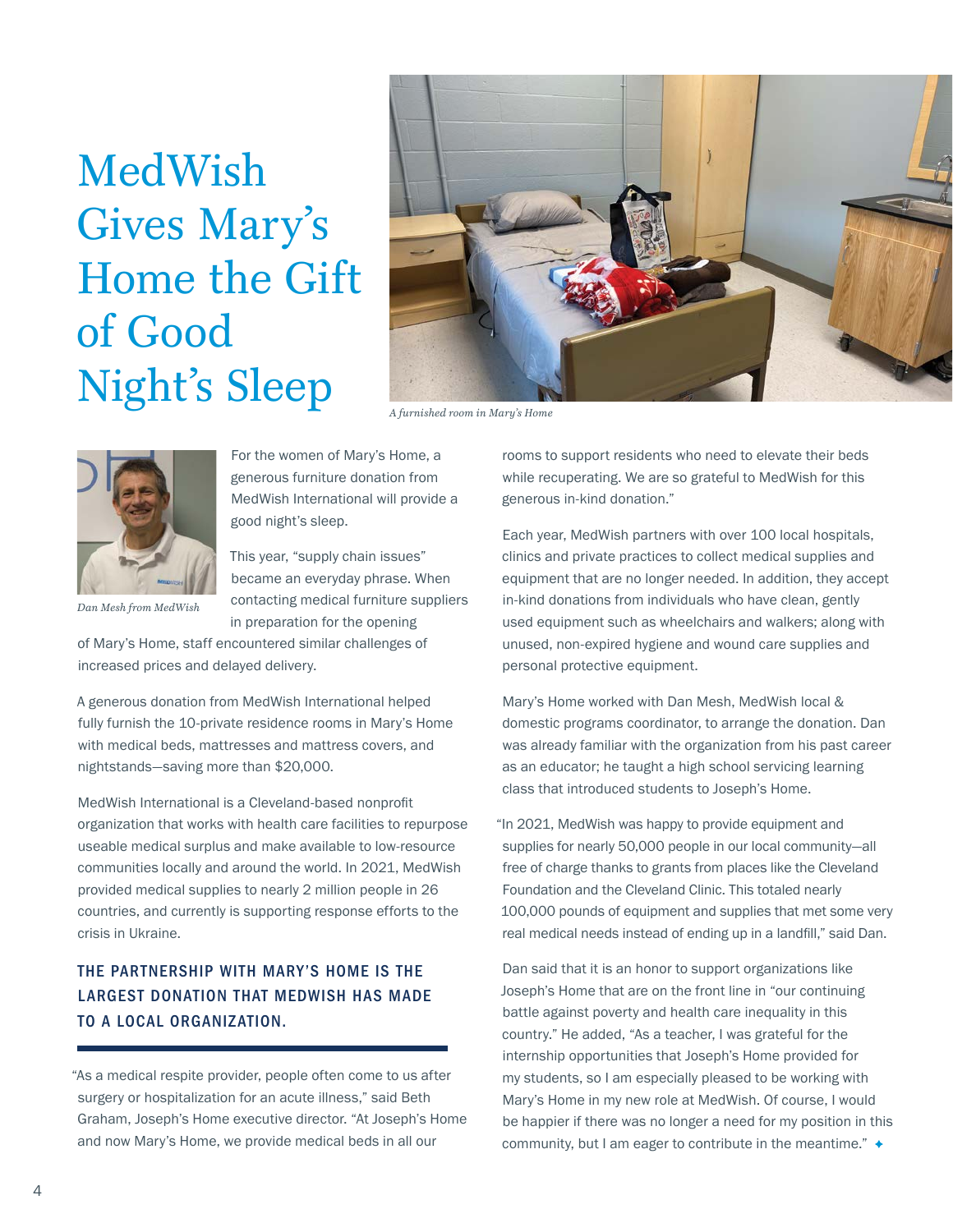## Mary's Home Capital Campaign Contributors

Angela Abdoo Daniel Abrams and Nan Cohen Kristine and Christopher Adams Anna Maria Affan, MD Shanu Agarwal, MD Nichole Allen-Banks Pat Angelotti Deepak Arora, MD Gail Askew, MD Ese Ayisire, MD John A. Bastulli, MD and Lorene B. Bastulli Carrie Benedict and David L. Harvey Ramzi BenSaid Eileen Bland Sarah and Mark W. Blowers Anita Brindza Robert Brooks Jeanne M. Burrige The Callahan Foundation Kathryn Canaday Peter A. and Rita M. Carfagna and Family Phillip Catanzaro, MD and Linda Catanzaro Catholic Diocese of Cleveland Charityvest Inc. Irene Chenowith, MD Chuck Chiemelu Holly Cicero Alfred Ciraldo, MD Cleveland Clinic Foundation The Cleveland Foundation Dick Clough Chandler Converse Lloyd M. Cook, MD\* and Lydia Cook, MD Sandra Cook, DO Cornerstone Housing LLC Mary Ann Corrigan-Davis Mark A. and Mary Elizabeth Cotleur CPPS Heritage Mission Fund James M. Craciun Creekside Financial Advisors, LLC Amy Dawson Catherine DCruz John J. and Mary Dee Robert Denihan William M. and Mary Denihan Mita Deoras Corinne L. Dodero Foundation for the Arts & Sciences Desiree Doncals Joe and Sheila Drain Emily A. Drake Nicholas Dreher

Mary Lou Durkin Lukas Effman Heather R. Ettinger Nancy Fabry Art J. and Maryann A. Falco Fedeli Family Charitable Foundation Linda Feezel Fidelity Charitable Gift Fund Robert Fink Ann Marie and Louis Frangos Sam J. Frankino Foundation Linda Fritts Tracy Fuller Kenneth Gabele and Beth Lucas-Gabele John Gage Eileen F. and John E. Gallagher, Jr Kevin M. Gallagher Richard C. and Ally Gallagher Gallagher Hagopian Thomas H. and Lee Gilman Kenneth Goetz, MD Alexander Goldstein Corey Grad Bethany L. Graham and Nicholas Sojda Greater Cleveland COVID-19 Rapid Response Fund Robert and Katherine Grega Nancy Griffiths Karen R. Haefling Benjamin Halperin MariKristy Hasinski Harry D. and Patricia L. Hatters Regina M. Hauck Elizabeth J. Hickle Renee' L. Hicks Fausto G. and Maria C. Hidalgo The Higley Fund Christine M. and Steven G. Horne Russell Hunt Fredric M. Hustey, II and Victoria R. Hustey Victoria Ifan Integrity Environmental Development LLC Internal Medicine Foundation of St. Luke's Medical Center Ainslee Jacoby Rashmi Jain, MD Richard Jason Jeffrey S. and Autumn Jeney Jewish Federation of Cleveland Jeffrey Jinks, MD Lynch & Co Nora Joranko Jeff Karem Carol Kaschube Ana Kavtaradze, MD Margaret A. Keenan Phillip Khalil, DO Franciska Kiraly, MD Teresa Koenig, MD and Joe Koenig, MD

Eugene A. and Celeste Krejsa Louis J. and Martha L. LaGuardia Carol Latham Idan Levy Anthony Lisy Gabriel Littman Alex and LuAnn Machaskee Elizabeth P. Macintyre, MD and Joseph A. Sopko, Jr, MD Rita A. and Charles L. Maimbourg Joseph L. and Meredith Manning Mayo Society of Greater Cleveland John E. and Brigitte McGrath McGrath-Spellman Family Foundation Mary McLaughlin Davis Medical Mutual of Ohio Medical Mutual Pharmacy Staff MedWish International Srinivas R. Merugu, MD and Jessica Merugu Maria Miller Shelley Milvet Deanna and Geoffrey Moore Lillian and Martin Morisky Dan and Dorothy Moulthrop The Murphy Family Foundation National Philanthropic Trust Network for Good Jennifer Nickler Maxim Noble Sister Katie O'Brien, OSU Jenifer Ann Olsen Tjendrawani Ong-Dahl Gregory Oran Poornanand Palaparty, MD The C. Walder Parke Family Foundation Linda A. Patterson, MD and Sean Patterson Louis B. and Joan M. Perry The Joan M. and Louis B. Perry Family Foundation Sam and Anne-Marie Petros William R. and Emmy Lou Plato Jack and Maureen Poldruhi Jeffrey and Martha Pollock The Elisabeth Severance Prentiss Foundation Jon Prescott, MD and Noreen Prescott Wade Prospere Lucas Radov Carl F. Rak, PhD and Georgine Rak Maria Ramundo, MD Heather, Lily, and Tibi Regele The Reinberger Foundation Phillip Rice, MD and Lori Rice Carol Ann Rini Carol and Charles Rini Sr. Foundation Tari S. and John C. Rivera Jennifer Rodriguez George Roeder Daniel Rosen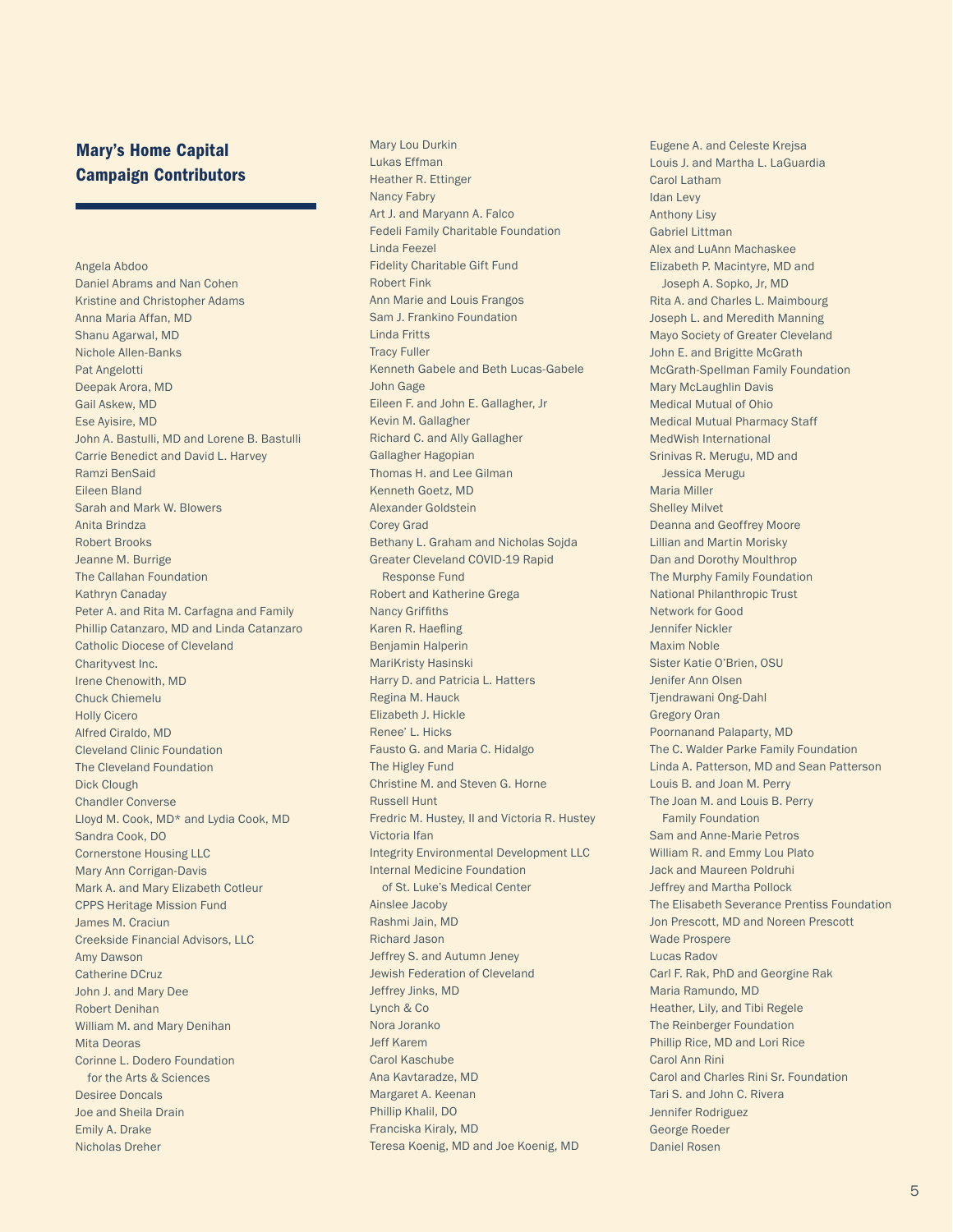- Deborah L. and Anton Rovito Marian R. and Marc Rubin Robert E. Rzewnicki, MD and Debra Rzewnicki Teresa G. Santin and Daniel T. Carcioppolo Barbara and John Schubert Schwab Charitable Anthony J. and Rebecca Searcy Ted\* and Natalie Silverberg Kim Simpson, MD Sisters of Charity Foundation of Cleveland The Sisters of Charity of St. Augustine Sisters of Notre Dame of the United States Raymond E. and Eleanor M. Smiley Beth Smith Michael L. and Maria L. Spangler Robert T. Spangler, MD and Donna L. Spangler
- Margaret Spayde Kevin Spear Neda Spears St. Vincent Charity Medical Center St. Vincent Charity Medical Center Executive Committee St. Vincent Charity Medical Center Graduate Medical Education Office St. Vincent/St. Luke's Medical Staff Donald C. Stark Terry and Shirley Stineman Walter Stotz, MD Richard G. and Mary Ann Stuhan Trudi and Harry Stuimer The Sullivan Family Summa Health System Legal Services Tara Tersigni
- Diana Thomas Frances Tyus Natoya J. Walker Minor and Tony Minor Richard M. Weaver and Jeanne Colleran Weaver Jason Wecker Janice L. Weiss Vic Wirtz, MD Gregory Wyler David Zaitz Lisa and Rob Zimmerman



## employee spotlight :: Social Worker Angela Butts

Angela Butts, social worker at Mary's Home, has a passion for working with women. That passion has been building for many years, but became stronger after she earned a bachelor's degree in social work at Cleveland State University in 2017. After graduating, she was hired as a social worker at the Jane Edna Hunter Social Service Center, which is part of the Cuyahoga County Department of Children & Family Services.

Angela worked in the Extended Kinship Support Program, working directly with children and parents to support healthy families. She assisted parents with substance abuse issues and taught parenting classes. She became a licensed social worker in 2020. Previously, she was at SAFY Cleveland (Specialized Alternatives for Families & Youth), working with foster parents to help foster children adapt to their new environments. She also helped facilitate the adoption process.

She has been a member of the National Association for the Advancement of Colored People (NAACP) for more than 30 years. Angela is currently working to earn a Master of Social Work degree at Cleveland State and expects to graduate in 2023.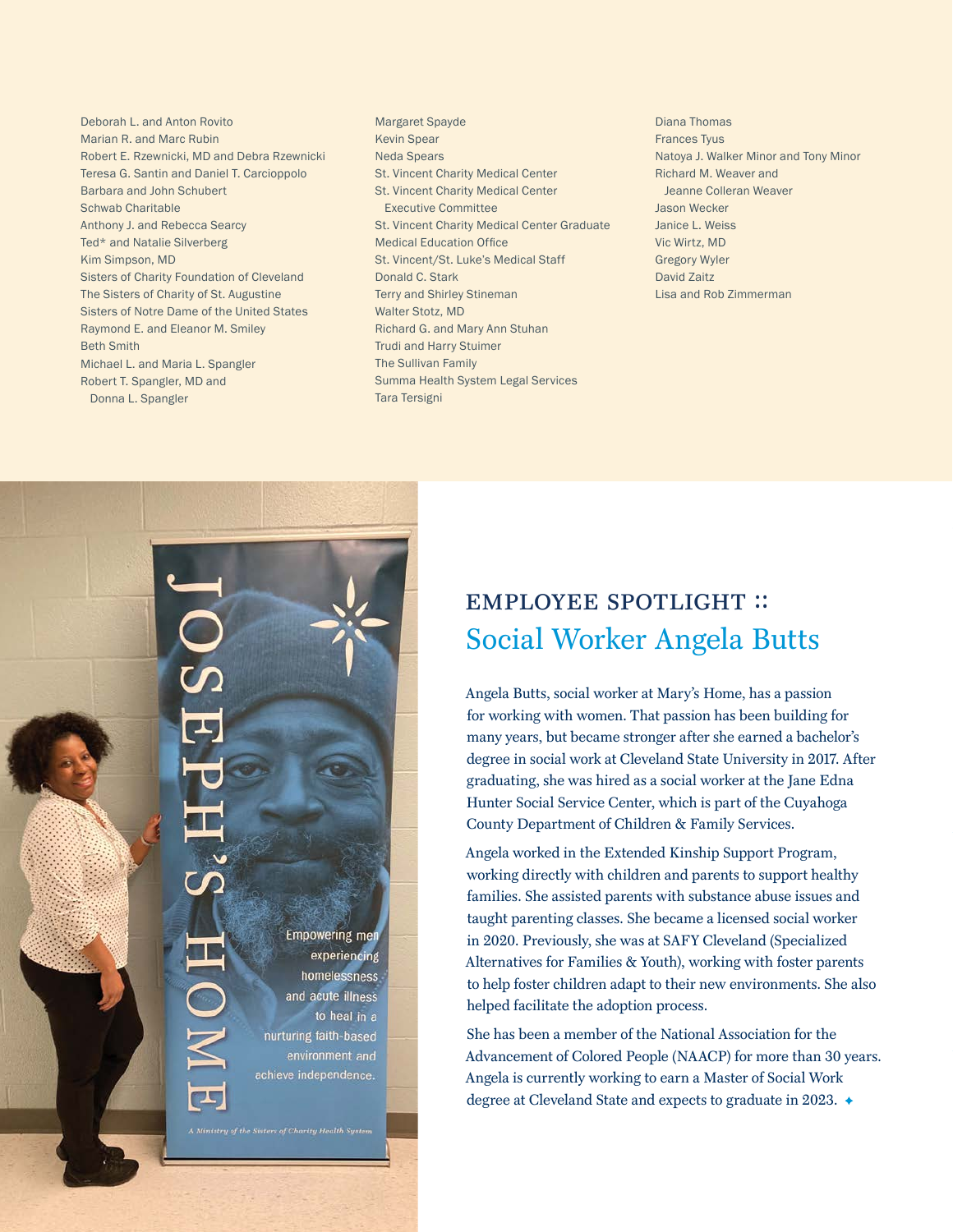

85 men were served in residence and the community.

72%

of residents improved self-care ability and were medically stable upon leaving Joseph's Home.

89% of alumni exited to and have remained in a stable setting.

# A LOOK AT THE MEN SERVED IN 2021 AND THEIR OUTCOMES

### Impact and Resident Demographics

Joseph's Home provides medical respite care for medically-fragile men experiencing homelessness. All of the men served are, at time of admittance, without housing and are experiencing an acute medical condition that has led to repeated emergency room visits or hospitalization.

In 2021, the men served were most often older adults, with a physical and/or mental health disability and at least one chronic health condition.

- 85 men served in residence and in the community
- 75 days, average length of stay
- 100% were homeless, according to HUD's definition
- 38% were considered chronically homeless
- 58% are over the age of 55
- 69% are African-American
- 16% are veterans
- 65% have a physical disability
- 83% have mental health condition or substance use disorder
- 90% have a chronic health condition

#### Health & Well-Being Outcomes

Medical stability is measured by improvements made when a resident is at Joseph's Home. Some markers of stability are more easily identifiable than others, such as coming in with an open wound and having the wound heal, or coming in with cancer and leaving cancer free. Other markers are less obvious but can still be measured, like a reduction in outward symptoms.

- 72% of residents were medically stable when exiting Joseph's Home
- 68% of residents demonstrated improvement in medication management Note: Residents are encouraged to take at least 90% of their medications each week. Some residents may struggle with acceptance of their conditions or stigma associated with their illness. Staff members support and coach residents on the importance of medication to overall health and wellness to help build good medication habits.
- 77% of residents demonstrated improvement in knowledge of medical condition
- 72% of residents improved self-care ability
- 30% of residents increased their incomes or obtained new/increased benefits

#### Housing Outcomes

Housing stability is measured by the percentage of people who exit to permanent housing and remain in that housing for a period of six months or longer. Some residents exit Joseph's Home to higher levels of care, such as assisted living, which may be more appropriate based on their medical conditions. Ultimately, the goal is to exit residents to housing situations that end their homelessness for good and are most appropriate for the individual and for remaining healthy.

- 64% exited to a stable setting, including 50% of residents who moved directly into permanent rental housing of their own
- 89% of alumni remain in stable housing after exiting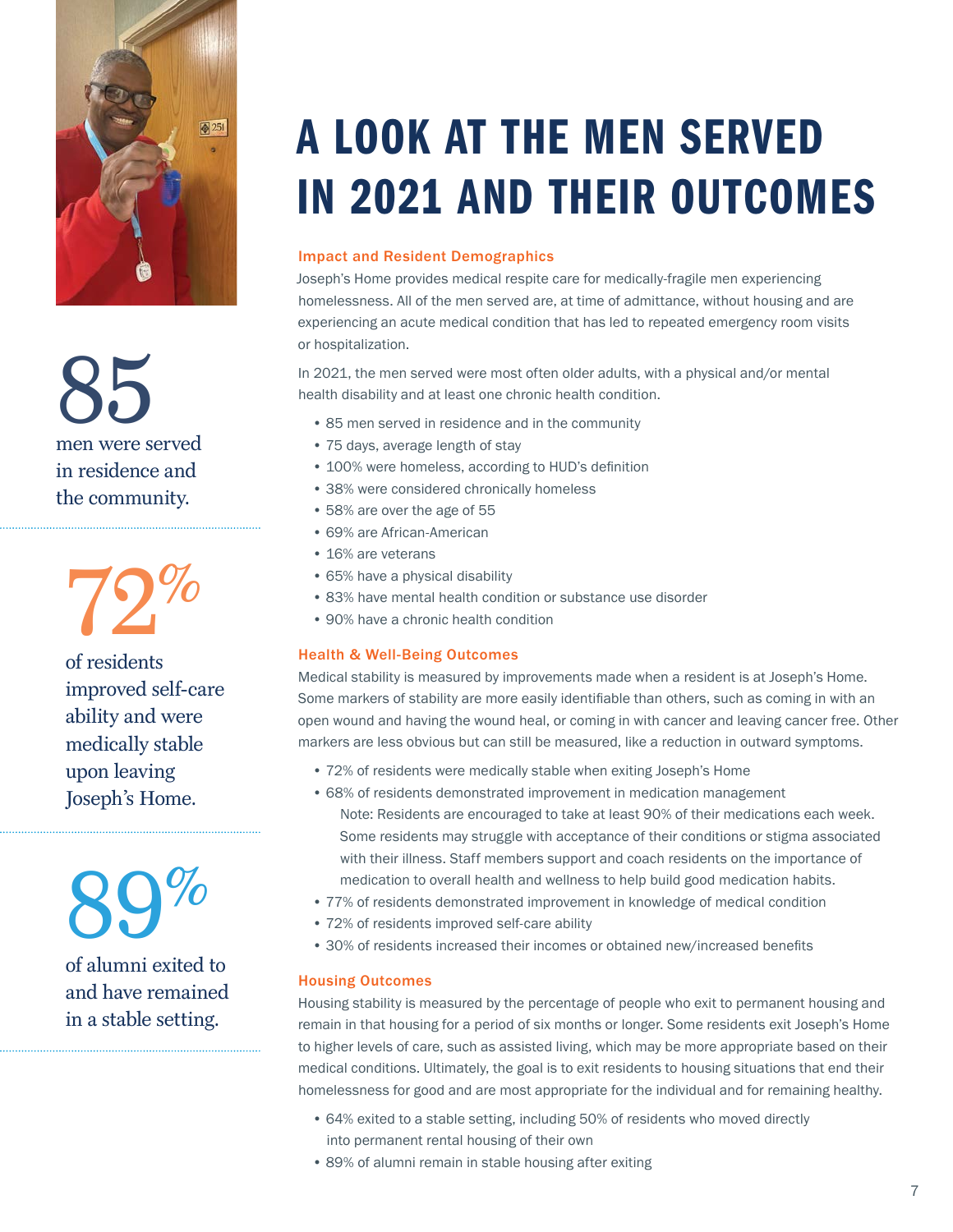# THANK YOU GENEROUS SUPPORTERS

2021 DONOR HONOR ROLL

Heal Empower Transform

Hundreds of caring neighbors in and beyond Northeast Ohio gave generously to make healing possible for the people served by Joseph's Home in 2021.

The annual Joseph's Home Donor Honor Roll is one way we say "thank you." All supporters who made at least one financial contribution are listed, unless they requested to remain anonymous. Know that the residents, alumni, board and staff of Joseph's Home are deeply grateful for each and every gift and for your partnership with us. Please continue to keep Joseph's Home in your thoughts, prayers and charitable giving plans. Thank you!

The Center for Health Affairs

# Financial Contributors

#### GOVERNMENT GRANTS

ADAMHS Board of Cuyahoga County City of Cleveland Cuyahoga County Ohio Development Services Agency Veterans Services Fund

#### FAITH-BASED ORGANIZATIONS

Catholic Charities Congregation of the Sisters of St. Joseph Diocese of Cleveland Jewish Federation of Cleveland Light of Hearts Villa Our Lady of Angels Catholic Church Regina Health Center Sisters of Charity Health System Sisters of Charity of St. Augustine Sisters of Notre Dame of the United States St. Bartholomew St. Vincent De Paul Society St. Dominic Parish St. Raphael Parish St. Vincent Charity Medical Center St. Vincent de Paul Society at St. Basil the Great Ursuline College

#### BUSINESSES AND ORGANIZATIONS

- AmazonSmile Foundation Barnes & Thornburg LLP Benesch, Friedlander, Coplan & Aronoff LLP Benevity, Inc. Bonezzi Switzer Polito & Hupp Co. L.P.A. Bricker & Eckler Attorneys at Law Brouse McDowell LPA Buckingham, Doolittle & Burroughs, LLP The Center for Community Solutions
- **CHAMPS** Charityvest Inc. Cleveland Clinic Colleran & Company, CPA PC Cornerstone Housing LLC Cuyahoga Arts & Culture Cuyahoga Community College Dollar Bank Dominion Energy Dominion Energy Charitable Foundation Ebby Enterprise, LLC Enterprise Housing Credit Investments, LLC Falls Communications Famicos Foundation Flexible Plan Investments Ltd. Frantz Ward LLP FrontLine Services Gallagher Hagopian Hawken School HealthTrust Hospice of the Western Reserve, Inc. Integrity Environmental Development LLC Kathy and Joan's Prayer Warriors Legal Aid Society of Cleveland Lynch & Co Mansour Gavin LPA Mayo Society of Greater Cleveland Medical Mutual of Ohio Medical Mutual Pharmacy Staff The MetroHealth System Mid State Restoration, Inc. National Philanthropic Trust Neighborhood Family Practice Network for Good Nicola, Gudbranson & Cooper, LLC

Regency Construction Services, Inc. St. Augustine Academy Class of 1971 St. Vincent/St. Luke's Medical Staff Summa Health System Legal Services Target Corporation Employee Giving Thomas G. Lobe Inc LPA United Way of Greater Cleveland Zaclon LLC

#### FOUNDATIONS

Alpha Omega Foundation, Inc. American Online Giving Foundation Bainum Family Foundation Blackbaud Giving Fund M.E. and F.J. Callahan Foundation Catholic Community Foundation The Cleveland Foundation Commonwealth Charitable Fund Community West Foundation John Milton Costello Foundation CPPS Heritage Mission Fund The Cyrus Eaton Foundation Corinne L. Dodero Foundation for the Arts & Sciences Fedeli Family Charitable Foundation Fidelity Charitable Gift Fund FM Global Foundation The Sam J. Frankino Foundation The Giant Eagle Foundation Greater Washington Community Foundation The George Gund Foundation The Higley Fund Huron Foundation Donna and Harry McDonald Charitable Trust McGrath-Spellman Family Foundation The Murphy Family Foundation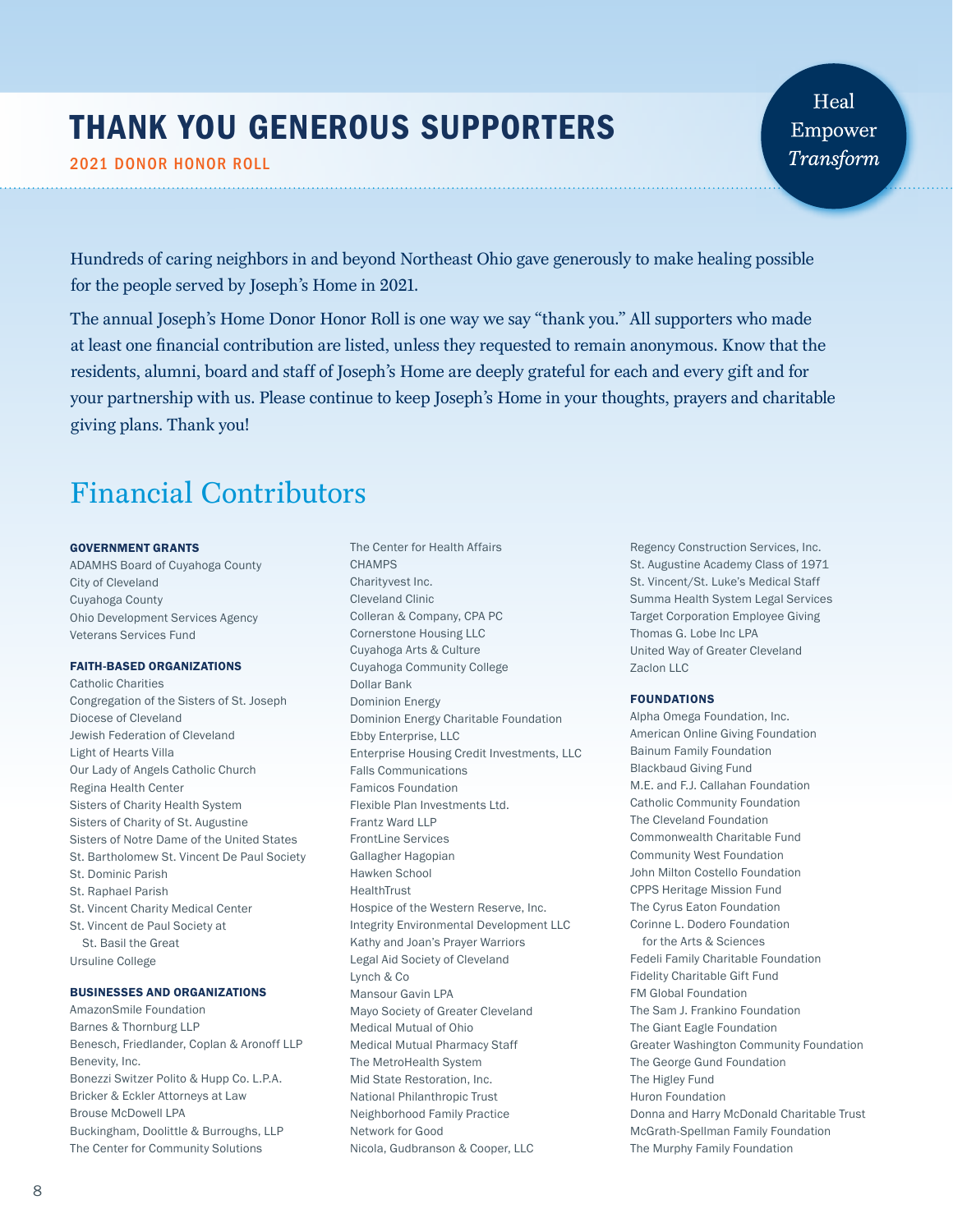The C. Walder Parke Family Foundation The Joan M. and Louis B. Perry Family Foundation The Elisabeth Severance Prentiss Foundation Pulte Family Foundation Robert H. Reakirt Foundation The Reinberger Foundation Carol and Charles Rini Sr. Foundation Schwab Charitable Sisters of Charity Foundation of Cleveland The Thomas C. and Sandra S. Sullivan Foundation Thatcher Family Fund

#### INDIVIDUALS

Angela Abdoo Daniel Abrams and Nan Cohen Kristine and Christopher Adams Terry Louise Adams Anna Maria Affan, MD Shanu Agarwal, MD Yolanda M. Aiello Diane Akers Chris and Jan Alaburda Judith Albanese Dianna Alexander Nichole Allen-Banks The Honorable Dick and Mary Beth Ambrose Teresa C. Andreani David Andrews Pat Angelotti Theresa V. Apanasewicz Nancy and Andrew Arcipowski Michael Arman James E. Armour Deepak Arora, MD David and Amy Arrighi Gail Askew, MD James and Julie Assenmacher Karen Atlas < ← Grace Ayafor Ese Ayisire, MD Robin J. Bachman Fred and Jean Baldasare Maria L. Baldasare Rocco Baldasare Rocco Baldasare, Jr and Joan Baldasare James W. Barron Karen P Barron Valerie L. Barton John A. Bastulli, MD and Lorene B. Bastulli William and Mary Pat Beaufait Lisa Becher Barbara B. Behling Stephen J. and Rita F. Benedick Carrie Benedict and David L. Harvey Ramzi BenSaid James A. Beres Susan Berger Richard Bergolc Kathleen E. Betz

Abhishek Bharadwaj Edward J. and Margaret Ann Bican John V. Biernacki, Sr Eduardo A. and Lina A. Bigornia, MD Denise and Mark J. Bijak Cindy and Dennis Billitier Alison A. Black James W. Black Christine M. Blagojevic Eileen Bland Robert Blandford Sarah and Mark W. Blowers Lois R. Bluhm  $\Leftrightarrow$ Greg Bonnette Timothy Boyko William Charles and Rebecca K. Braun <★ Robert Brendorfer Deborah A. Bridwell Anita Brindza Robert M. Brogan Robert Brooks Barbara A. Brown Carol L. Brown Jacquelyn A. Brown Pamela H. Brown Janet C. Brunnett Father Edward A. Burba Katherine R. Burke <> Robert Burovac Jeanne M. Burrige Leonard M. and Dorothy A. Calabrese Mary and David Camerino Kathryn Canaday Mario and Linda Cappetto Peter A. and Rita M. Carfagna Daniel E. Carlin Lil Carmichael Martin Carney, Jr Eva Carsten Phillip Catanzaro, MD and Linda Catanzaro Ellen Cencula Kenneth J. Chatlos Irene Chenowith, MD Chuck Chiemelu Richard A. Chmielewski, MD and Sharon Chmielewski Richard E. Christie, MD and Dolores L. Christie, PhD Martha L. Chrosniak < ← Holly Cicero Denette and Rondelle Cicirelli Veronica M. Cicirelli < Alfred Ciraldo, MD Karen Claeys Bernard E. Clark < > Elbert Clark, Jr Nancy Cleary Nancy V. Clemente Phyllis Cleveland Dick Clough Jason Codispoti Geraldine A. Coffman

Dusty Columbia Embury Elaine Commisso Walter J. Compernolle Matthew T. and Patricia A. Conklin Lindsay A. Conner Chandler Converse James Conway Anita H. and Thomas J. Cook Lydia Cook, MD Ryan and Johanna Cook Sandra Cook, DO Sebastian A. and Mary C. Cook Shayna Cook <> The Honorable Colleen Conway Cooney and John Cooney John Corlett Mary Ann Corrigan-Davis Robert A. Costello Jeff and Melissa Costin < > Mark A. and Mary Elizabeth Cotleur James M. Craciun Mary H. Crotty Maureen E. Crumley < James E. Cuglewski, DDS and Patricia A. Cuglewski Janet Cvelbar Armando B. Damian, MD James T. Darcy <> \* Judy Daus Amy Dawson Catherine DCruz John J. and Mary Dee Kathleen M. and James R. Deily Clarice DeJesus David A. and Andra K. DelPropost Diane M. Demko Ann M. and John J. DeMore Robert Denihan William M. and Mary Denihan Mita Deoras Sandy Deveny, MD and Clifford Deveny, MD Elaine C. Dieckman Maria B. and Bernard P. Dietzel Anthony M. and Susan DiGeronimo Joseph A. and Colleen M. DiGeronimo Eileen Dignan Christopher Dillick Bonnie J. and James A. DiMarino Nancy and William J. Dix Lonnie and Nick Djukic Linda A. Dlugo Barbara Dobay Desiree Doncals Diana L. Donovan Michael J. Doyle Jeannette Elizabeth Drahuschak Joe and Sheila Drain Emily Drake Nicholas Dreher Hayley Dubin

*Continued page 10*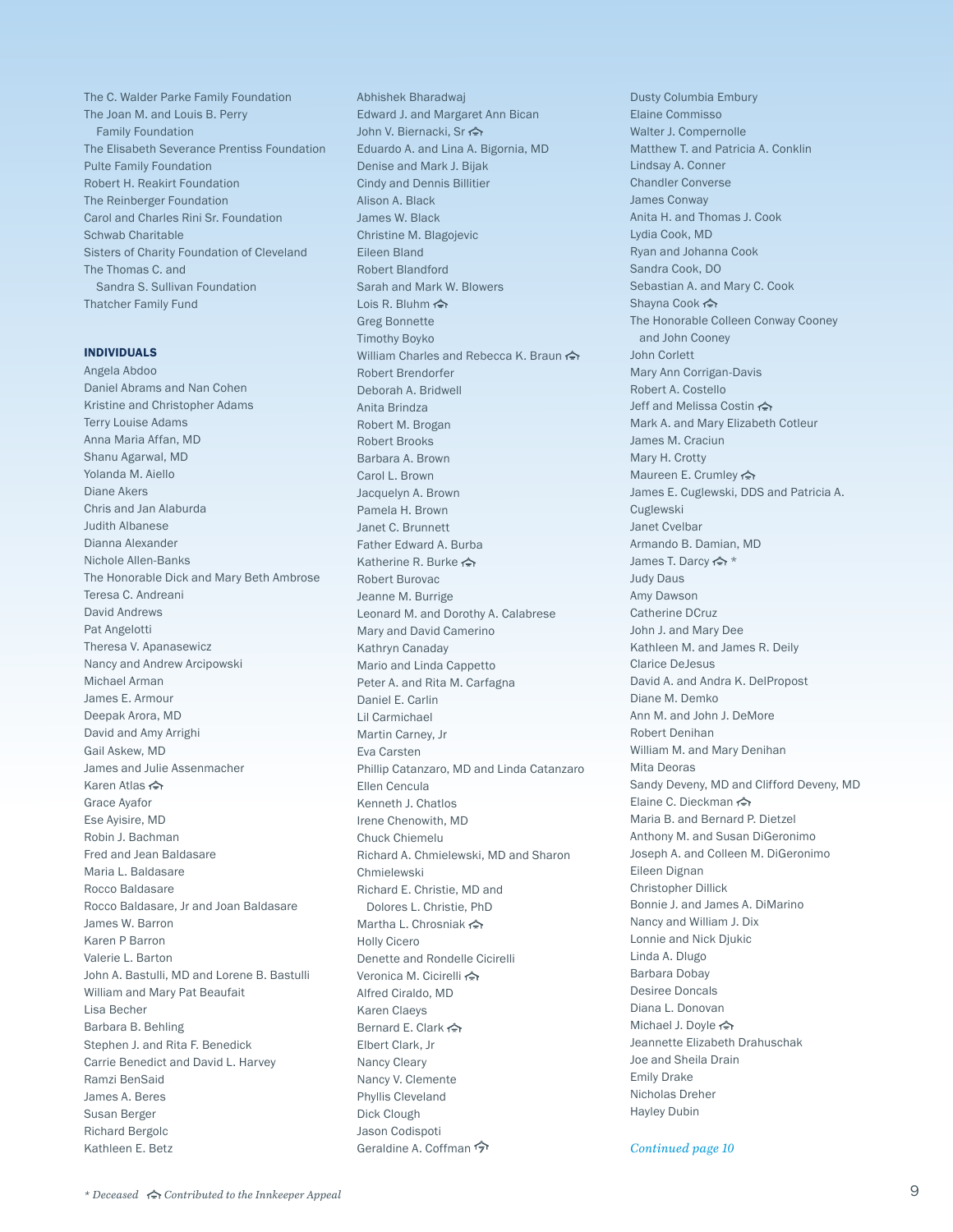#### SUPPORTERS *Continued*

Barbara Durkin <> Mary Lou Durkin << > Michael D. and Dolores M. Dzion John and Margaret Ebner Howard H. and Marilyn A. Eckert Thomas J. and Patricia Ann Edgehouse Lukas Effman Christi Elly Guy G. Estergall Heather and Jeffrey R. Ettinger Nancy Fabry Art J. and Maryann A. Falco Robert and Kathryn V. Falls Ginny Feeney Linda Feezel Laura L. and Justin Fegan Phylis Ferrara Sister Regina Fierman, CSA Frank G. Filous, Jr and Kathryn M. Filous Anna Finigan Robert Fink Patricia A. Fisher-Donnelly Lawrence Fistek Clare Fitzpatrick Karen Foster Bruce Fox Ann Marie and Louis Frangos Kenneth E. and Susan M. Frantisak Reverend Sheldon M. Franz

Timothy and Margaret Frey Linda Fritts Tracy Fuller Sarah Gabbard Kenneth Gabele and Beth Lucas-Gabele John Gage Susan A. and Joseph J. Gaidelis Eileen F. and John E. Gallagher, Jr Jeannie Gallagher Kevin M. Gallagher Richard C. and Ally Gallagher Richard E. and Yolanda G. Gallagher Julie Garcia Patrick G. and Ruth E. Garry < Martin and Roberta Garvey Suzanne J. Gaughan Helen M. Gebura Jeannette F. Gedeon Harold J. and J. M. German Catherine A. Gerson Maria Gerstenberger Reverend Thomas C. Gilles Daniel and Dawn Gilman Thomas H. and Lee Gilman Jeffrey A. Gisser and Ellen M. Barret Gisser Robert J. and Sally Ann Glenn Daniel Glessner Anthony G. and Carol B. Glowe Adam S. and Mary L. Gockowski Christopher and Annette W. Goebl Kenneth Goetz, MD Alexander Goldstein

Mary T. Goletz Carolyn E. Gordon, PhD Robyn Gordon Sister Xavier Gorman, CSA Patrick Grace Corey Grad Bethany L. Graham and Nicholas Sojda Erin Graham Guy and Nancy Graham James Graham Jennifer Graham Neil J. and Joyce E. Green Robert and Katherine Grega Calvin Griffith Nancy Griffiths Noreen S. Grover Ed Guest The Honorable James Gwin Karen R. Haefling Noreen Halley Benjamin Halperin D. Eileen Hamblen Craig Hannus Mark Harcharik Stephen Harter Anna T. Hartzell Paul and Kathleen Hartzell Alexandra Harvan MariKristy Hasinski Harry D. and Patricia L. Hatters Bradley Hauber and Julie Goulis Regina M. Hauck

# Make a Contribution to support Joseph's Home, AND NOW MARY'S HOME

Joseph's Home is one organization, now serving more community members through the addition of Mary's Home. Our address and Tax ID remain the same. Your gift supports the operation of our facilities and programs, helping men and women experiencing homelessness receive medical respite care and loving support.

The proper beneficiary designation is:

*Joseph's Home 2412 Community College Avenue, Cleveland, OH 44115*

*Tax ID Number: 34-1901676*

Please let us know if you are including Joseph's Home in your charitable giving plans. We look forward to working with you to designate your gift where it is most meaningful, express our eternal gratitude, and plan for the future of Joseph's Home and Mary's Home. If you have any questions or have already included Joseph's Home in your charitable giving plans, please contact Erin Gay Miyoshi, director of fund development, at 216.987.9201 for more information. + THANK YOU!

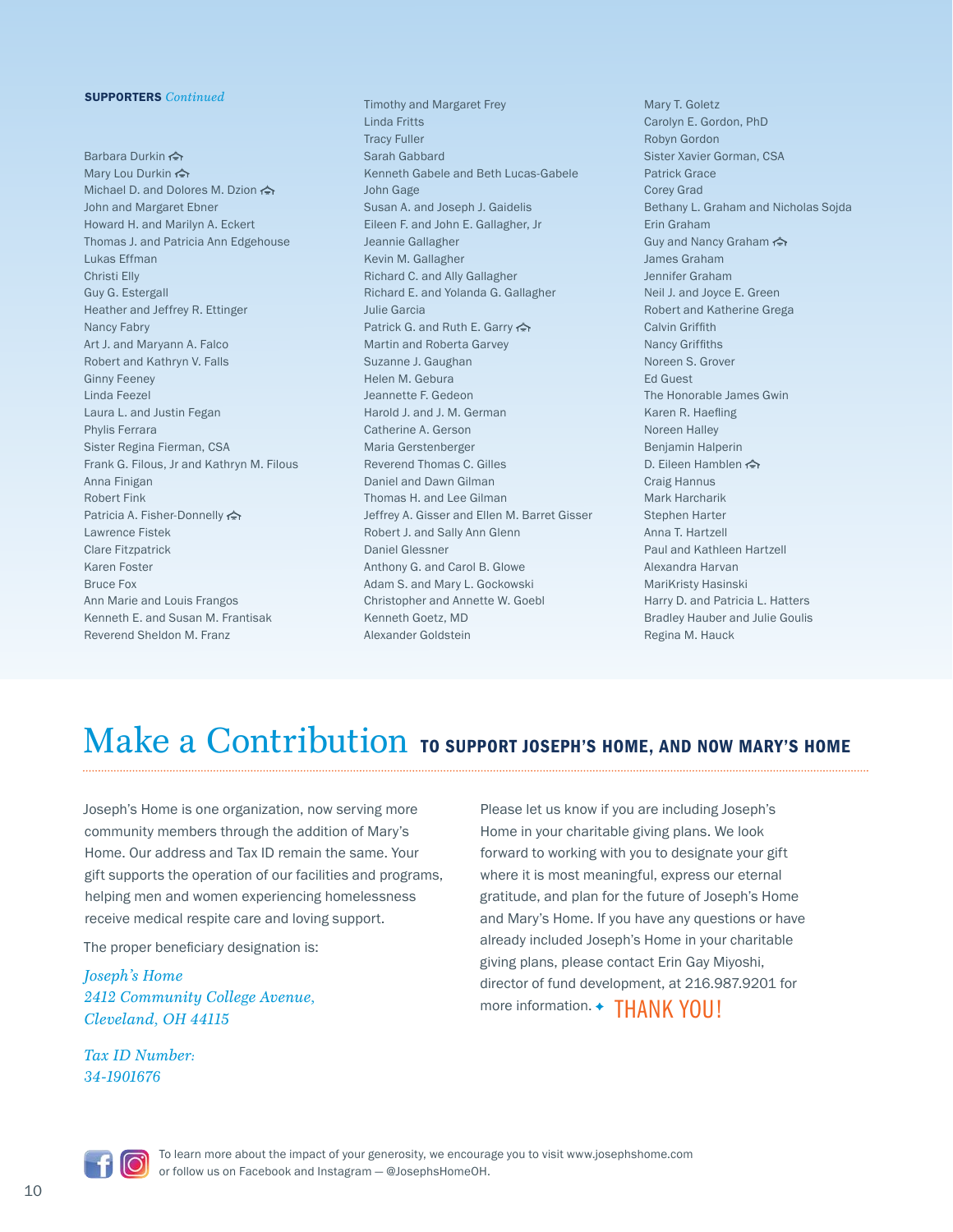Kathryn Haveneth Denise Hawk Cindy Hayden David R. and Kathy A. Heigle Kenneth Hennessey Patrick and Jeanette Henry Jason Herbaugh Darlene and Robert J. Hernandez <> Elizabeth J. Hickle Renee' L. Hicks Fausto G. and Maria C. Hidalgo Reverend Joseph T. Hilinski Allan and Jackie Hochschild <>>> Scott Hodan Michael Hoffman Reverend Mark L. Hollis Roy Holtz Anna Horne Christine M. and Steven G. Horne Daniel J. and Audrey E. Hudak < Jenna Hughes Kathleen Hughes Russell Hunt Amy and Julien Huntley Michael G. and Sandi-Lu Hurley Fredric M. Hustey, II and Victoria R. Hustey Edward J. Hyland Victoria Ifan Angela Ivancic Margaret Ann Jablonski Ainslee Jacoby Rashmi Jain, MD John A. and Mary F. James Mark A. and Anne Janack Jerome Janasko Frank E. and Rosemary Jankowski Terri and Dave Jankowski Allan G. and Karen M. Jarr < Richard Jason Jeffrey S. and Autumn Jeney Lisa Marie and Dale Jenne Reverend Walter H. Jenne Shannon and Edward Jerse Rachele Jeunnette Lucia Jezior Jeffrey Jinks, MD Jeffrey G. and Geraldine M. Joecken Nora Joranko Michael A. Jurchenko John J. and Sherry Kahl Bernardine and Anthony J. Kaniecki David E. and Mary Karam Jeff Karem Miriam Karon Carol Kaschube Ana Kavtaradze, MD Sharon Kazimore Eugene H. and Josephine Kazubski Margaret A. Keenan Thomas C. and Doris Keith Robert and Susan Kellogg

Margaret Kennedy James A. Kenney Phillip Khalil, DO Janet C. and Robert Kidney Christian Kiec Erika Kiefer Richard Kieley <> Mark D. and Mary Ellen Kindt < Robert F. King Franciska Kiraly, MD Chris and Jane Klaver Karen Klott Reverend Andrzej Knapik Kenneth C. Knapik Kathleen C. and Charles J. Koch Robert Koch James C. and Mary Kate Kocsan Teresa Koenig, MD and Joe Koenig, MD Saundra Kolt Diane and Paul D. Kortan Mary Kosir Lawrence W. and Joan Kovalcik Larry J. and Kathleen V. Kowalski Matthew and Christine Kraay Katherine Kraft Heather Krause Janice Krebs Eugene A. and Celeste Krejsa Susanna H. Krey and Charles M. Miller Sam and Kathy Krsulovic Claudia Krueger Cyrilla M. Kuchta Richard J. Kuhel Man-Lung Desmond Kwan, PhD Jeanne M. Lackamp, MD Mary Jo P. Lackamp Lynne M. LaFalce Louis J. and Martha L. LaGuardia Mary Ann Lanser Carol Latham Terry Laymon Marilyn Leary Maribeth and Stephen Lekas Idan Levy John and Michelle Lewis John F. and Mary Carol Lewis Anthony Lisy Gabriel Littman Patricia Livingston Luis A. Llerena, MD and Amelia V. Llerena, MD <> Frank E. and Deborah S. Loiacono Leonard LoPorto Anthony and Natalie Love Roseann M. Lozar Albert and Patricia Lucas Charles J. and Josephine A. Lucas James F. and Marilyn T. Lucko Donald J. and Kim M. Luczkowski <> Edward Lukuch David J. Lundeen, Jr and Marian A. Lundeen Alex and LuAnn Machaskee Elizabeth P. Macintyre, MD and Joseph A. Sopko, Jr, MD Christina Mack Brent and Chelsea Maiberger Michael and Cindy Maiberger Rita A. and Charles L. Maimbourg Most Reverend Edward C. Malesic Angela M. and Michael Malley Helen Malloy Frank A. Mancini Michele Mandrak Joseph L. and Meredith Manning Paola Marcuz Gregory Marinelli James N. Martin and Anne Christensen Tom Mayer Brenda McDonald Mark D. and Patricia A. McGinley John E. and Brigitte McGrath Kathleen J. McGrath <> Joan E. McGuire Mary McLaughlin Davis Bertha and Martin Mehall Michael D. and Mary D. Mele Guy and Kathy Mercer Srinivas R. Merugu, MD and Jessica Merugu David Jeffrey Merwin Trent and Irene Meyerhoefer Joseph B. and Kathleen N. Michael Ted Michnicki Manuela and Joseph Miljak Donald E. and Judith M. Miller Eugene E. Miller Maria Miller Barbara Milner Shelley Milvet Shirley Miranda Erin Miyoshi James J. and Arlene C. Mladonicky  $\Leftrightarrow$ Patricia A. and Richard R. Mog Marianne T. and Thomas Monahan Carl J. Monastra Deanna and Geoffrey Moore Sylvia Moore and Dan King Joan M. Morgan Michelle Morgan Lillian and Martin Morisky Thomas Morren Dan and Dorothy Moulthrop Charlie and Geri Mulligan < Robert C. Muncrief, III and Sharon A. Muncrief < > James F. Mungo, DDS Nathanael P. and Shelly D. Munn Janice Murphy <>
<del>★</del> Michael Murphy Hunter Mwansa John D. and Marsha G. Myslenski

*Continued page 12*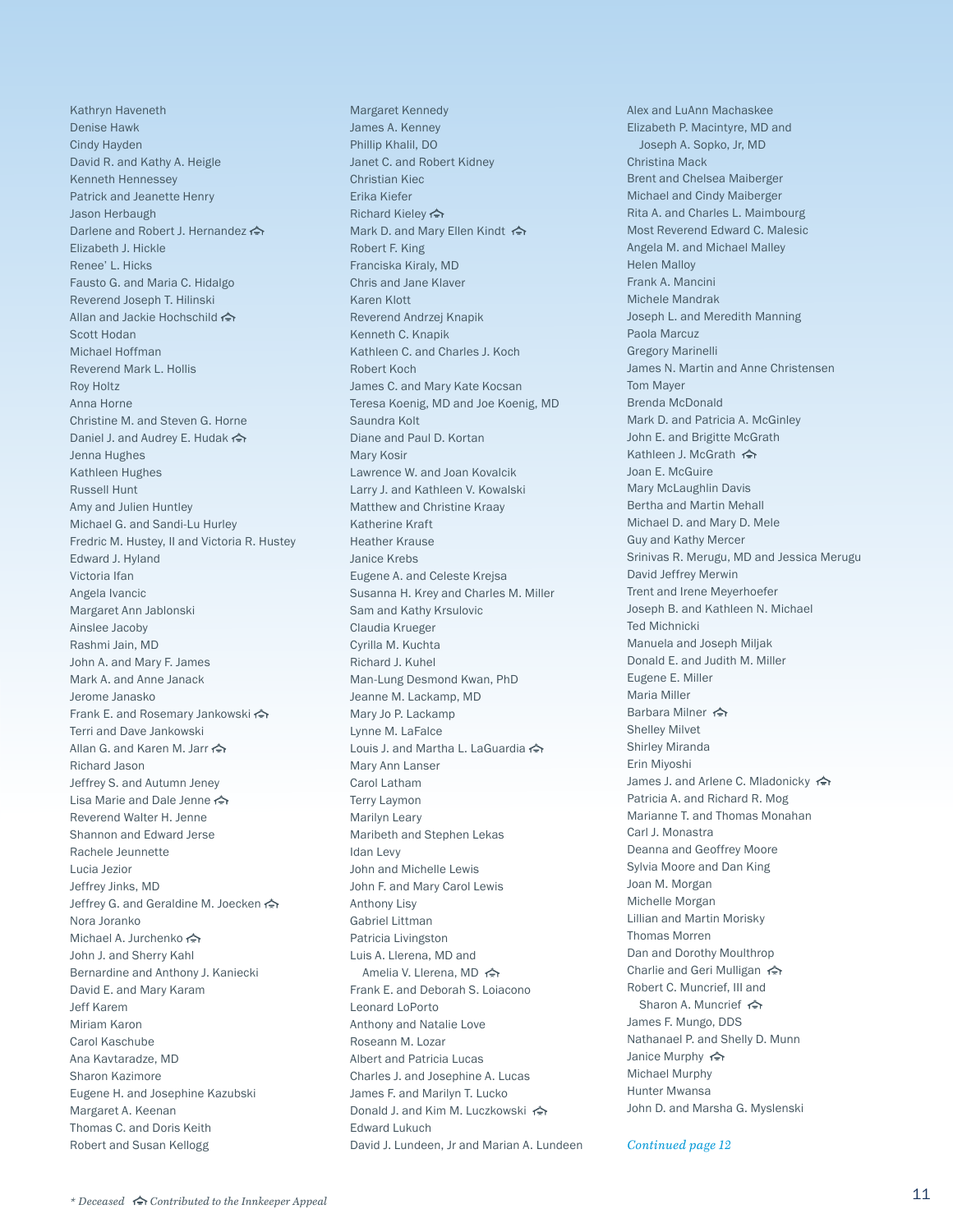#### SUPPORTERS *Continued*

Victoria Nadzam Fred J. and Carol A. Nagel Rosemary Nardone Lillian Nawalanic Drina and Gary Nemes Mary Ellen Nichols <> Jennifer Nickler Maxim Noble Charles J. and Patricia Nock <> Donna O'Brien Sister Katie O'Brien, OSU Matthew B. and Jessica O'Connor Reverend James P. O'Donnell Marguerite O'Donnell Michelle Ogrin Sean O'Hagan Rena O'Hara Matthew C. O'Hearn, III and Karen O'Hearn < Reverend John R. Olsavsky Jenifer Ann Olsen Maureen O'Neill-Laszlo and Charles K. Laszlo Tjendrawani Ong-Dahl Lou and Theresa Oppedisano Gregory Oran Susan Orians Frank R. and Charlotte Osborne Stefan and Janet Osif James C. and Mary A. Ottogalli < > Tracy Ourada Poornanand Palaparty, MD John Paletta Dorothy T. Papes Reverend Louis M. Papes Cecilia Passalacqua < Linda A. Patterson, MD and Sean Patterson Sister Carol Pelegrin Vicki Pendery Louis B. and Joan M. Perry James J. Pesek Anne Petitti Ernest P. and Martha M. Petti Michael V. and Patricia A. Phillips Jason Pietrasz Frank J. Pikovsky Most Reverend Anthony M. Pilla \* James P. Piskura William R. and Emmy Lou Plato Jack and Maureen Poldruhi Jeffrey and Martha Pollock Joseph G. and Lisa L. Ponyik Jon Prescott, MD and Noreen Prescott Taveevatana Pringpuangkeo, MD and Margaret M. Pringpuangkeo Wade Prospere Joseph R. Purton Donna and Richard Quayle <>> Carolyn A. Quilter Joseph D. and Rita M. Quirarte

William and Karen Radle Lucas Radov Bernice Raineri <> Carl F. Rak, PhD and Georgine Rak Michael Ramey Maria Ramundo, MD Ronald Ray Pamela Lynne Redden, MD Nanette C. and Steven W. Reichek Bill and Jan Resseger < > Richard C. Riccardi Phillip Rice, MD and Lori Rice Dirk E. Riemenschneider Carol Ann Rini Tari S. and John Rivera Diane Roberto George C. and Ruth M. Rodgers Jennifer Rodriguez George Roeder Kathleen Rolinc Patricia R. Roob Daniel Rosen Carrie Rosenfelt Richard C. Rosich Deborah L. and Anton Rovito Roland Rovito Sarah Rovito Marian R. and Marc Rubin Mark Rudzinski Monica Rudzinski Norbert H. and Mary P. Ruffing John A. Rusnaczyk, Jr and Susan M. Rusnaczyk Robert E. Rzewnicki, MD and Debra Rzewnicki Richard Sadowski Ann M. Safranek Maria Teresa Sales Burt Saltzman Mary Ann and Thomas J. Sammon Anne Santin John N. Santin, DDS and Anne Santin Teresa G. Santin and Daniel Carcioppolo Victoria Santin Regina Sarcone Sheila Sarkisian John F. and Maryellen C. Sasso David Sayre Gary and Mary Anne Schiavoni Dianne Schindler Father Daniel Schlegel Anne Katherine Schleicher Donna Schneider Elizabeth O. Schneider Barbara and John Schubert Sharon T. Scribbick <>
<del>★</del> Anthony J. and Rebecca Searcy Darlene Sebastiano Beth A. Sebaugh Marilyn Tokarcik Segall Judith Seman Michael Sering

Darlene J. Seskes <>>> Melanie A. Shakarian, Esq Maureen T. Sharp Kathy Sheeran Thomas and Louise Sheeran Richard A. and Janet A. Sherman Susan Shroder Susan Shroge Joseph O. and Pamela Shuman <> Melanie M. Shwetz Walid Sidani Robert and Christine Sidoti Dan K. Silverberg Natalie Silverberg Kim Simpson, MD James P. and Nora C. Slivka <> Raymond E. and Eleanor M. Smiley Beth Smith Derek Smith Martin Joseph Smola Jeff Snowden John S. and Kathleen D. Snyder George L. Sobey Gloria Solarz Patricia A. Sours Michael L. and Maria Spangler Robert T. Spangler, MD and Donna L. Spangler Theodore L. Spangler, MD and Kalpa Patel Spangler Margaret Spayde < Kevin Spear Neda Spears John B. St. John Donald C. Stark Terry and Shirley Stineman Heather A. Stoll and Tibor Regele Walter Stotz, MD Deborah Straniero Thomas J. and Susan Strauss Brendan Stuhan Richard G. and Mary Ann Stuhan Sara Stuhan Caitlin Stuhan Gillooley Trudi and Harry Stuimer Robin Stursa Maria Sulc Donald F. Sulhan Gerald A. and Margaret S. Sullivan Julie Sullivan Benjamin Sutton Kenneth J. Swansiger Joseph A. and Margaret A. Sweeney Marjorie A. Swindell Marybeth Szabo Michael M. Tarcson <> Anthony and Mallory Taylor Eric and Kelly Taylor George J. Taylor, Jr and Loretta A. Taylor Sister Mary Dorothy Tecca, CSA Therese Marie Telepak <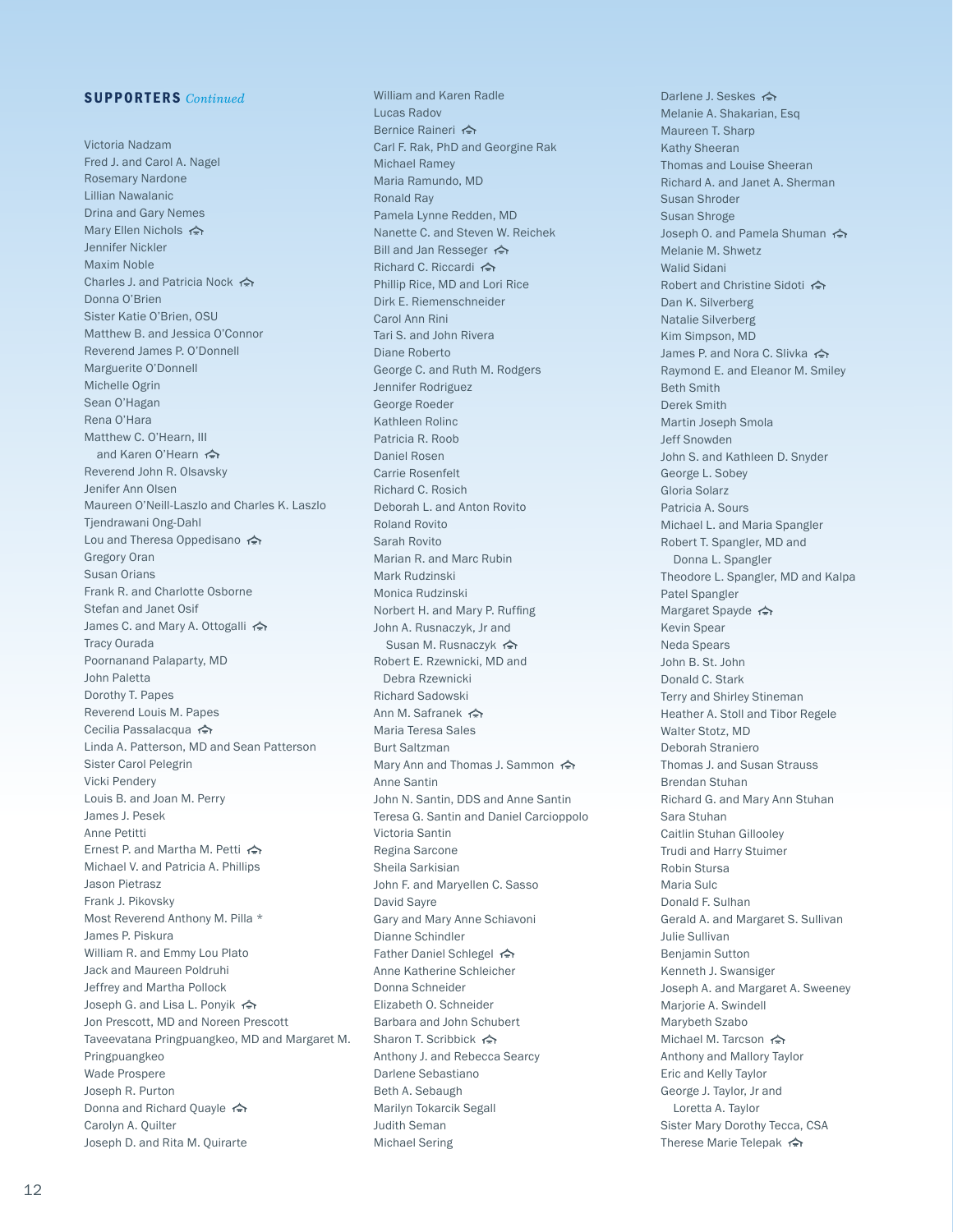Tara Tersigni Mercita A. Thailing Diana Thomas Richard D. and Jean M. Thomas <> Mary Tima Josephine M. Tipping Ellen Trepanier Rosemary and Joseph A. Triggiani Francine Trivisonno Joseph T. Turgeon Margaret Tuttle Judith Tuwalski Frances Tyus Ignatius and Florence Valenti Robert J. and Dorothy J. Valerian Amy Varacalli Robert W. and Lorene Varley John C. and Charlene M. Vas Anita Vilagossy Terry Vincent Reverend Eileen F. Vizcaino Melissa Vlasak Eileen Von Alt Barbara VonBenken Timothy D. Wagers <> Michael J. and Corrine D. Wagner <> Christine Wahl

## 2021 Joseph's Home Angels

Financial supporters weren't the only ones who touched the lives of Joseph's Home residents and alumni in 2021. We want to also thank and recognize these partners for their contributions of goods and services, and/or hours and energy spent volunteering, collaborating or advocating on behalf of Joseph's Home and our residents.

Wayne Walker Natoya J. Walker Minor and Tony Minor Madeline and Phillip R. Wallace Sister Catherine Walsh, CSA Reverend Francis P. Walsh James M. Wancata Josephine Wardle Lorraine Washington William J. Washington, MD Anne Watson Julia Weaver Richard M. Weaver and Jeanne Colleran Weaver Linda Weber Jason Wecker Janice L. Weiss John J. Weiss Joseph H. Weiss, Jr Daniel M. Welker Albert J. and Catherine M. Westfall Christine M. Westlake John Whalen William A. Whitney Dolores B. Williams Georgina G. Williams Jay Williamson Eddie Wills, Jr, MD

Vic Wirtz, MD Michael B. and Mary C. Wise Patricia and Donald Witkiewicz <> Lynn Wolfram Lisa Wood Gregory Wyler Carl G. and Constance S. Wysocki <> Deacon Mark C. and Nancy Yantek Amit and Julia Yarkoni Alex Yoder Teresa Yohman Sondra M. and Eugene G. Yurick <> Martha and Adam Zachlin David Zaitz Stephanie Zambelli Marian L. Zern Lisa and Rob Zimmerman

*Every effort has been made to ensure the accuracy of this list. If your name has been misspelled, listed incorrectly or omitted, we sincerely apologize and ask you to please Erin Gay Miyoshi, director of fund development, at 216.987.9201 so that we may correct our records.*

#### INDIVIDUALS

THANKS Chris Addison Josie Assenmacher Tiera Brown Tiffany Brown Marlo M. Crowder Takia Daniel Edward and Maria Gallagher Beth Grohe Angela Brown Harvey Sister Rosella Holloman, CSA\* Karen and Richard A. Hooper Jeff Husney Deanne E. and Keith E. Kelley Sister Kathleen Lackamp, HM Deb Levigne David Marinac Kelly McQueen Chris Mis Augie Pacetti and Trena Marks Pacetti James Pollack Chronne Singleton Clarence Smith Elizabeth Papp Taylor Kenneth Tomecki, MD and Eileen Tomecki Violet Truxal Marianne Turocy We Care We Share Ministries

#### **ORGANIZATIONS**

Chagrin Falls Middle School The Church of St. Clarence Church of the Saviour Cleveland Metropolitan School District Central Kitchen Fidelity Investments Greater Vision Baptist Church Hilton Cleveland Downtown Kingdom Keepers Church Medwish International Medical Supply Resource Mobil Martin St. Ambrose Parish St. Basil the Great Parish St. John Neumann Church

MANY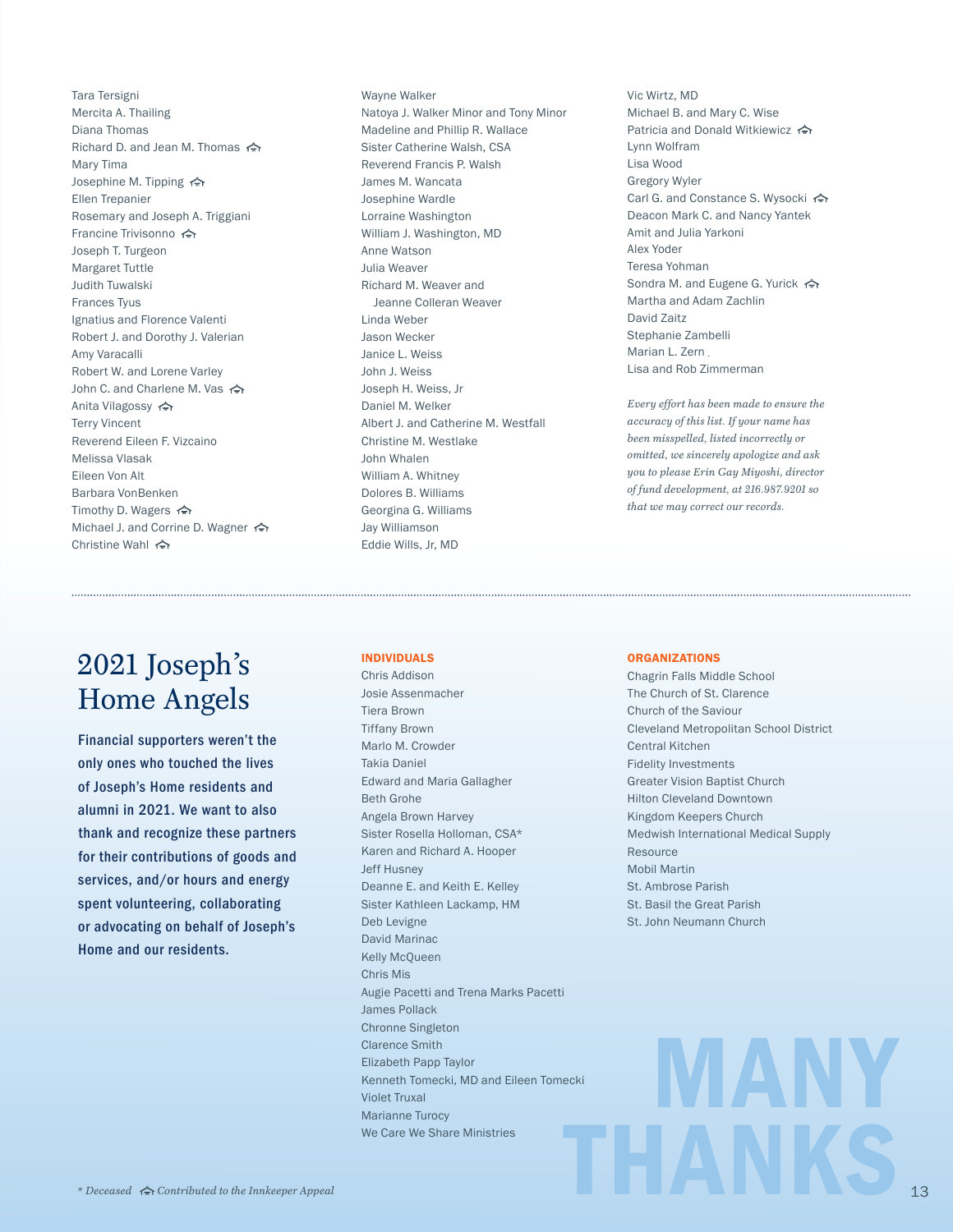# NEWS BRIEFS & EVENTS

# WELCOME NEW BOARD MEMBERS

It is with great pleasure that we introduce the newest members of the Joseph's Home Board of Directors: Dr. Erron Bell, Ben Stulberg, Tracey Weaver and Daniel Welker. This issue of Joseph's Journey highlights three of the new board members.



### Dr. Erron Bell

Dr. Erron Bell is dedicated to helping local residents live healthier and longer as associate center medical director for primary care at The MetroHealth System and a longtime primary care physician. Prior to this role, she was medical director for Metro-Health Cleveland Heights Medical Center. An entrepreneur, Erron founded HealthfullyYou/ An Affair with Food to share cooking and meal prep tips with clients. In addition to serving on the Joseph's Home board, Erron will lend her expertise to the Joseph's Home Program Development & Quality Committee supporting a holistic approach to wellness and nutrition for the men and women served. She is a graduate of Case Western Reserve University and received her medical degree from Wright State University School of Medicine.



## Ben Stulberg

Ben Stulberg is a partner at Jones Day, where he is a leading advisor in the United States' mergers and acquisitions market. Ben focuses on public company representations and cross-border deals and frequently advises clients on matters relating to corporate governance, shareholder activism, takeover preparedness and SEC compliance. He received a bachelor's degree from The Johns Hopkins University, a Master of Business Administration from the Weatherhead School of Management at Case Western Reserve University and a J.D. from the Case Western Reserve University School of Law. Ben and his wife Jill have three boys ages 12, 9 and 6. He grew up in Chagrin Falls.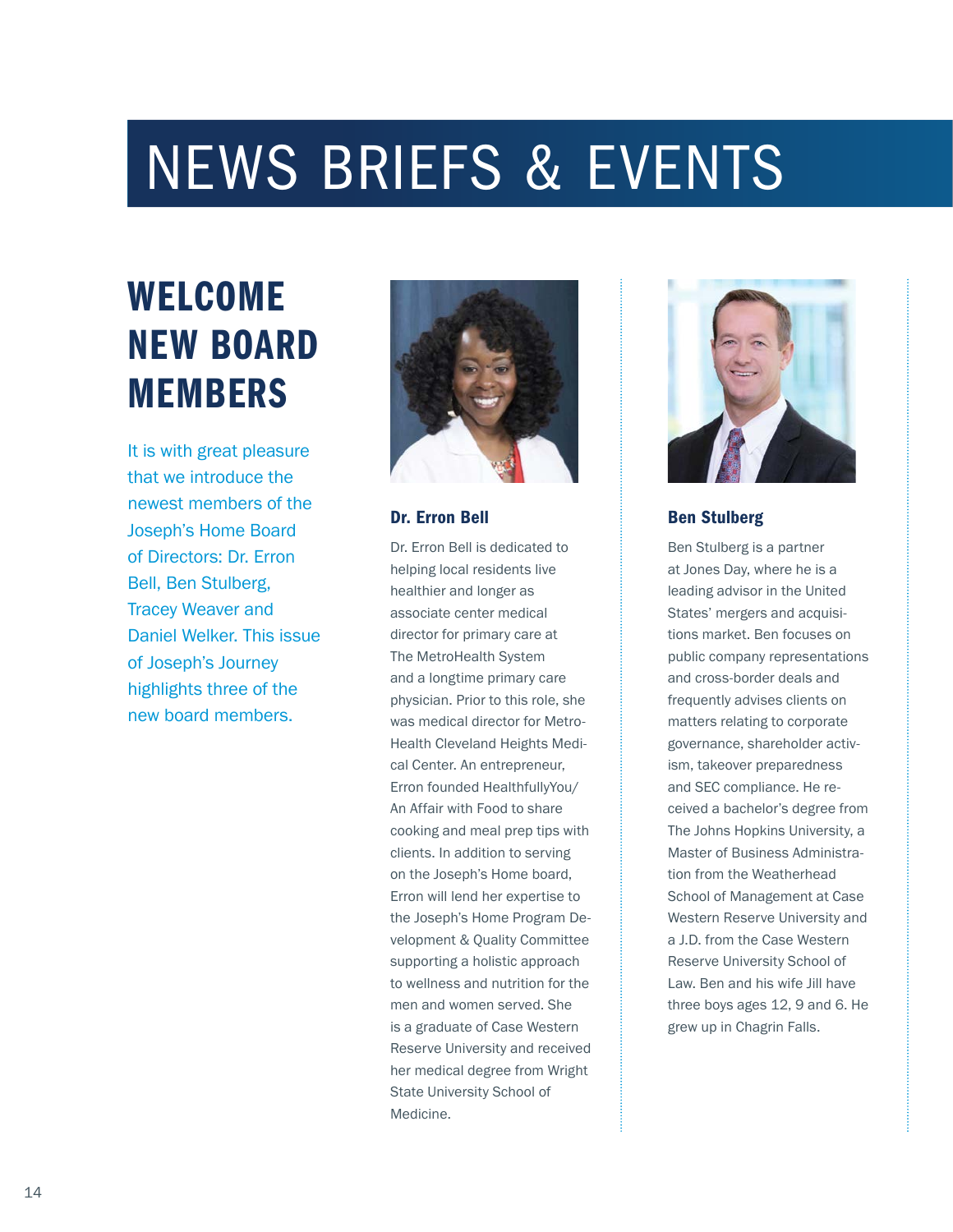



## Celebrating the Feast of St. Joseph

Joseph's Home hosted its annual celebration of the Feast of St. Joseph on March 18 and 19. St. Joseph's life was that of an ordinary workman, yet his ability to see and communicate the presence of God made him extraordinary. Although Sacred Scripture doesn't tell us a great deal about him, we know St. Joseph listened to God in his dreams, and he protected and cared for Jesus and Mary. In honor of the opening of Mary's Home, Mass concluded with the Magnificat, also known as the Prayer of Mary.

Many thanks to Fr. Isidore Munishi for officiating Mass; Cynthia Lee, Ann Marie Moore, Michael Moore and Lindsay Robinson for lending their musical talents; and those who joined us in prayer and celebration.

# PERSEVERANCE



## Perseverance in Hope: The 2022 Joseph's Home Benefit Luncheon

The Annual Joseph's Home Benefit Luncheon returns to an in-person event this September. Watch for updates coming soon at josephshome.com/luncheon. The luncheon will celebrate the remarkable medically-fragile individuals experiencing homelessness in Northeast Ohio and how they regain their health and housing stability at Joseph's Home and Mary's Home.

With the help of many supporters last year, Perseverance in Hope raised more than \$60,000 to benefit Joseph's Home! Please join us as we aim to raise \$60,000 again in 2022. Every dollar raised will help end the cycle of streets, hospitalization and shelter for medically-fragile adults without housing.

Sponsorships and tickets are now available. Visit josephshome.com/luncheon for more information or to reserve your place today. Contact Development Director Erin Gay Miyoshi at 216.987.9201 or Erin.Miyoshi@josephshome.com if you or your company would like to receive sponsorship information.



### Tracey Forde Weaver

Tracey Forde Weaver is director, pricing and network product innovation at CVS Health, where she oversees strategy for developing and marketing new products and services. Focused on the patient/customer, she has extensive experience in health care and consumer products. She has worked as a consultant and across industries in roles with UnitedHealth Group, Deloitte Consulting and Cleveland Clinic. Tracey received a bachelor's degree from Cornell University and a Master of Business Administration from the New York University Stern School of Business.

We are thrilled to welcome Erron, Ben and Tracey to the board! Stay tuned for highlights about Daniel Welker in the next newsletter.